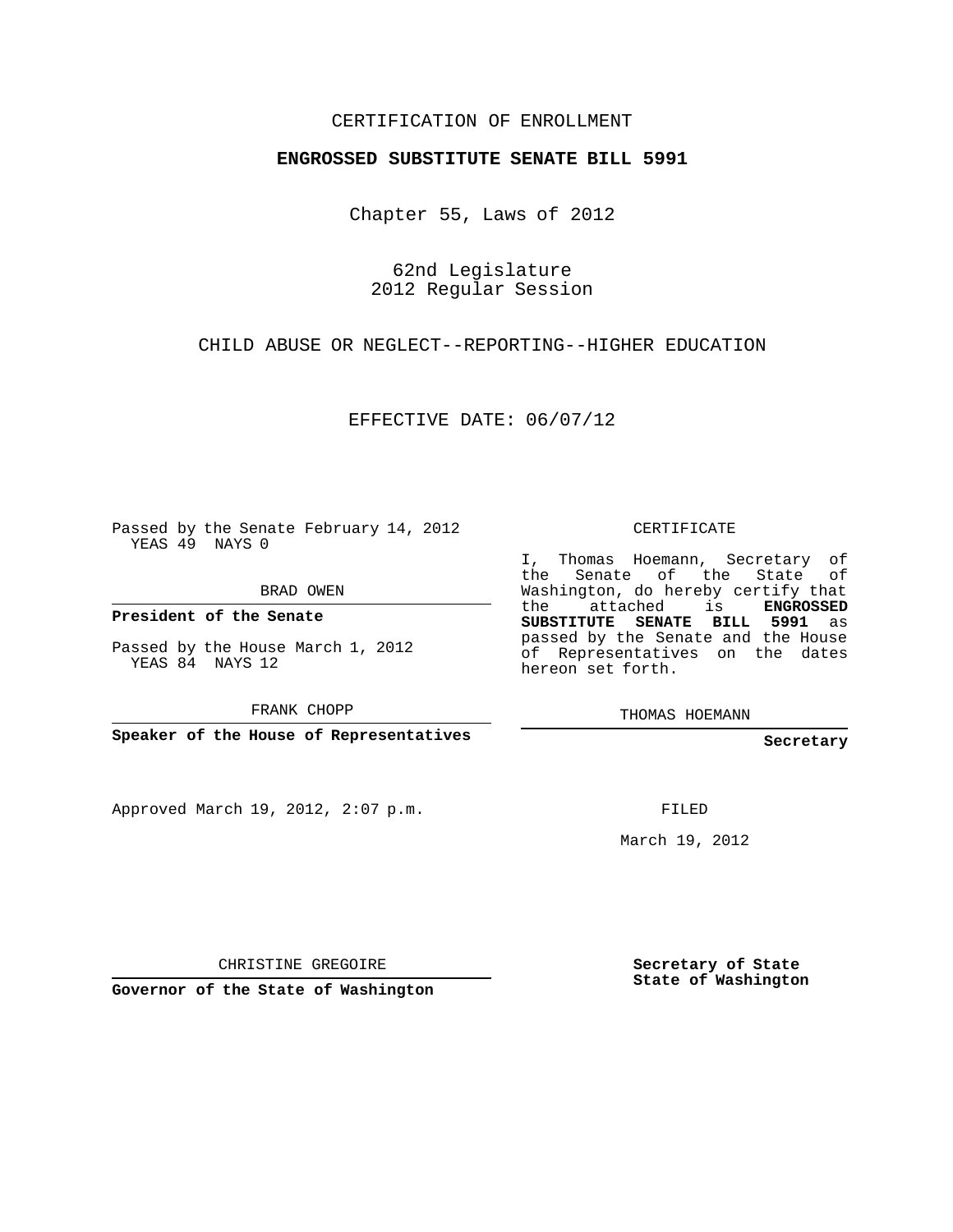## **ENGROSSED SUBSTITUTE SENATE BILL 5991** \_\_\_\_\_\_\_\_\_\_\_\_\_\_\_\_\_\_\_\_\_\_\_\_\_\_\_\_\_\_\_\_\_\_\_\_\_\_\_\_\_\_\_\_\_

\_\_\_\_\_\_\_\_\_\_\_\_\_\_\_\_\_\_\_\_\_\_\_\_\_\_\_\_\_\_\_\_\_\_\_\_\_\_\_\_\_\_\_\_\_

Passed Legislature - 2012 Regular Session

## **State of Washington 62nd Legislature 2012 Regular Session**

**By** Senate Human Services & Corrections (originally sponsored by Senators Kohl-Welles, Carrell, Tom, Hill, Hargrove, Conway, Haugen, Fraser, Litzow, Kline, Fain, Roach, and Frockt)

READ FIRST TIME 02/03/12.

 AN ACT Relating to reporting child abuse or neglect; amending RCW 26.44.030; and adding a new section to chapter 28B.10 RCW.

BE IT ENACTED BY THE LEGISLATURE OF THE STATE OF WASHINGTON:

 **Sec. 1.** RCW 26.44.030 and 2009 c 480 s 1 are each amended to read as follows:

 (1)(a) When any practitioner, county coroner or medical examiner, law enforcement officer, professional school personnel, registered or licensed nurse, social service counselor, psychologist, pharmacist, employee of the department of early learning, licensed or certified child care providers or their employees, employee of the department, juvenile probation officer, placement and liaison specialist, responsible living skills program staff, HOPE center staff, or state family and children's ombudsman or any volunteer in the ombudsman's office has reasonable cause to believe that a child has suffered abuse or neglect, he or she shall report such incident, or cause a report to be made, to the proper law enforcement agency or to the department as provided in RCW 26.44.040.

 (b) When any person, in his or her official supervisory capacity with a nonprofit or for-profit organization, has reasonable cause to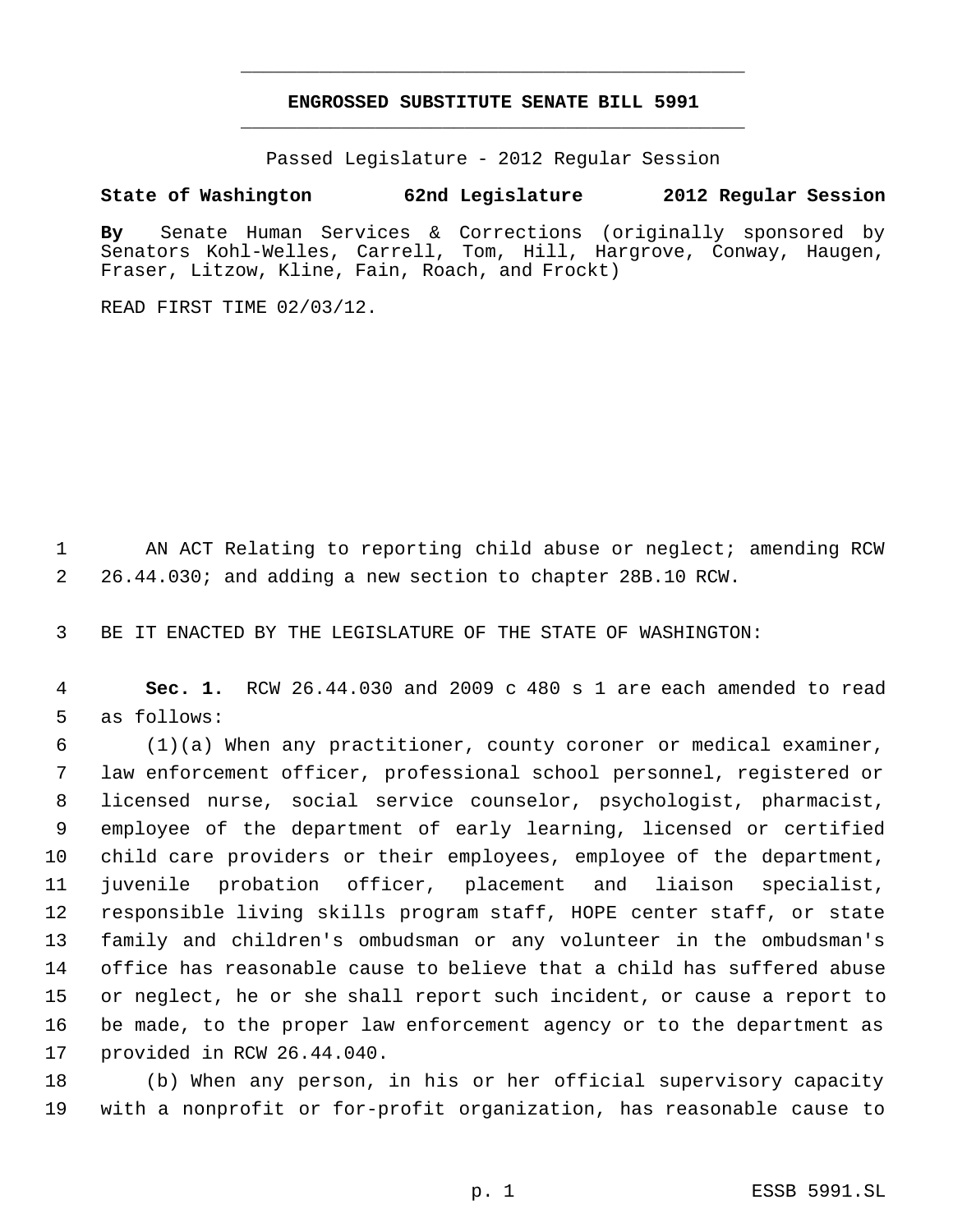believe that a child has suffered abuse or neglect caused by a person over whom he or she regularly exercises supervisory authority, he or she shall report such incident, or cause a report to be made, to the proper law enforcement agency, provided that the person alleged to have caused the abuse or neglect is employed by, contracted by, or volunteers with the organization and coaches, trains, educates, or counsels a child or children or regularly has unsupervised access to a child or children as part of the employment, contract, or voluntary service. No one shall be required to report under this section when he or she obtains the information solely as a result of a privileged communication as provided in RCW 5.60.060.

 Nothing in this subsection (1)(b) shall limit a person's duty to report under (a) of this subsection.

 For the purposes of this subsection, the following definitions apply:

 (i) "Official supervisory capacity" means a position, status, or role created, recognized, or designated by any nonprofit or for-profit organization, either for financial gain or without financial gain, whose scope includes, but is not limited to, overseeing, directing, or managing another person who is employed by, contracted by, or volunteers with the nonprofit or for-profit organization.

 (ii) "Regularly exercises supervisory authority" means to act in his or her official supervisory capacity on an ongoing or continuing basis with regards to a particular person.

 (c) The reporting requirement also applies to department of corrections personnel who, in the course of their employment, observe offenders or the children with whom the offenders are in contact. If, as a result of observations or information received in the course of his or her employment, any department of corrections personnel has reasonable cause to believe that a child has suffered abuse or neglect, he or she shall report the incident, or cause a report to be made, to the proper law enforcement agency or to the department as provided in RCW 26.44.040.

 (d) The reporting requirement shall also apply to any adult who has reasonable cause to believe that a child who resides with them, has suffered severe abuse, and is able or capable of making a report. For the purposes of this subsection, "severe abuse" means any of the following: Any single act of abuse that causes physical trauma of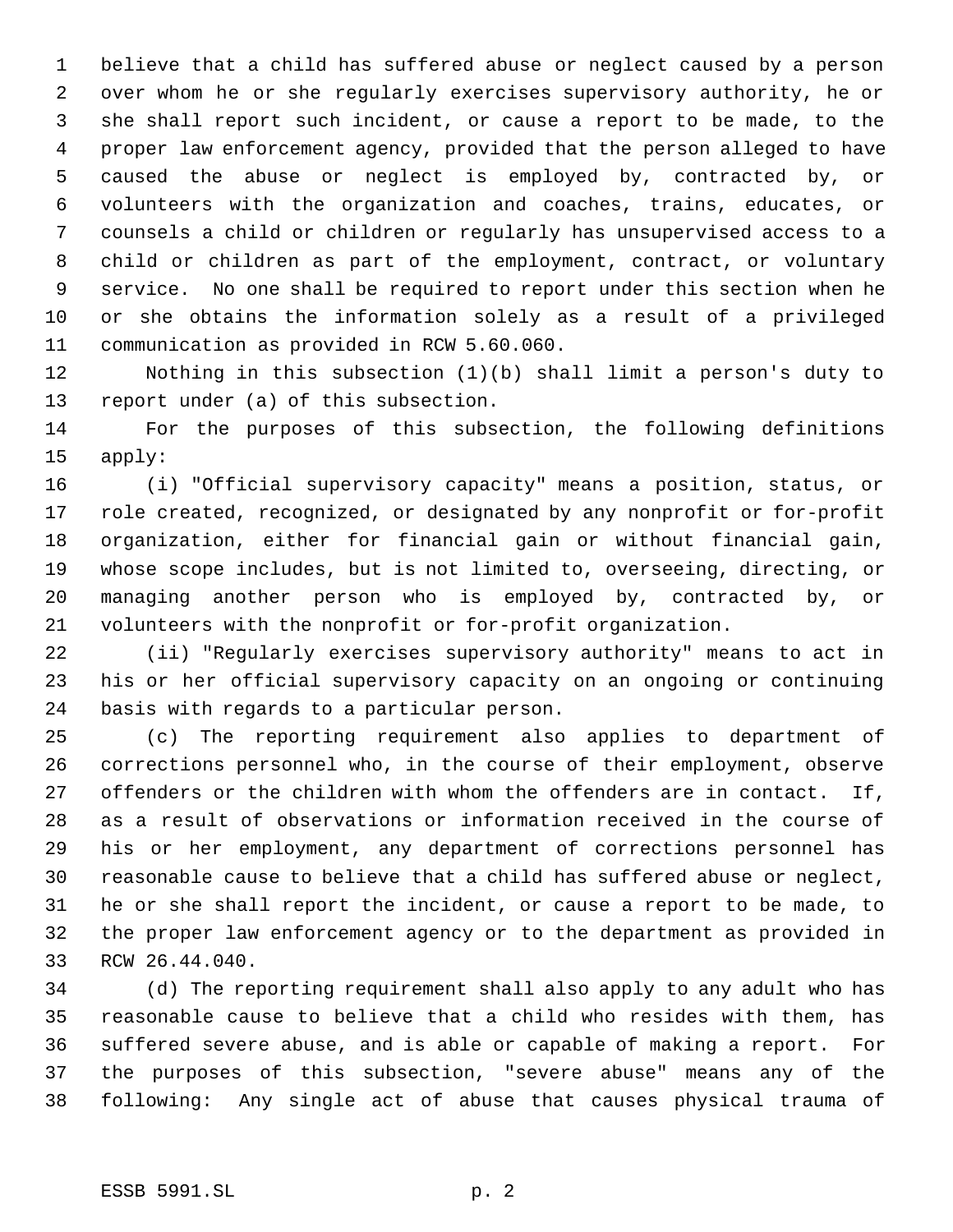sufficient severity that, if left untreated, could cause death; any single act of sexual abuse that causes significant bleeding, deep bruising, or significant external or internal swelling; or more than one act of physical abuse, each of which causes bleeding, deep bruising, significant external or internal swelling, bone fracture, or unconsciousness.

 (e) The reporting requirement also applies to guardians ad litem, including court-appointed special advocates, appointed under Titles 11, 13, and 26 RCW, who in the course of their representation of children in these actions have reasonable cause to believe a child has been abused or neglected.

12 (f) The reporting requirement in (a) of this subsection also 13 applies to administrative and academic or athletic department employees, including student employees, of institutions of higher education, as defined in RCW 28B.10.016, and of private institutions of higher education.

 (g) The report must be made at the first opportunity, but in no case longer than forty-eight hours after there is reasonable cause to believe that the child has suffered abuse or neglect. The report must include the identity of the accused if known.

 (2) The reporting requirement of subsection (1) of this section does not apply to the discovery of abuse or neglect that occurred during childhood if it is discovered after the child has become an adult. However, if there is reasonable cause to believe other children are or may be at risk of abuse or neglect by the accused, the reporting requirement of subsection (1) of this section does apply.

 (3) Any other person who has reasonable cause to believe that a child has suffered abuse or neglect may report such incident to the proper law enforcement agency or to the department of social and health services as provided in RCW 26.44.040.

 (4) The department, upon receiving a report of an incident of alleged abuse or neglect pursuant to this chapter, involving a child who has died or has had physical injury or injuries inflicted upon him or her other than by accidental means or who has been subjected to alleged sexual abuse, shall report such incident to the proper law enforcement agency. In emergency cases, where the child's welfare is endangered, the department shall notify the proper law enforcement agency within twenty-four hours after a report is received by the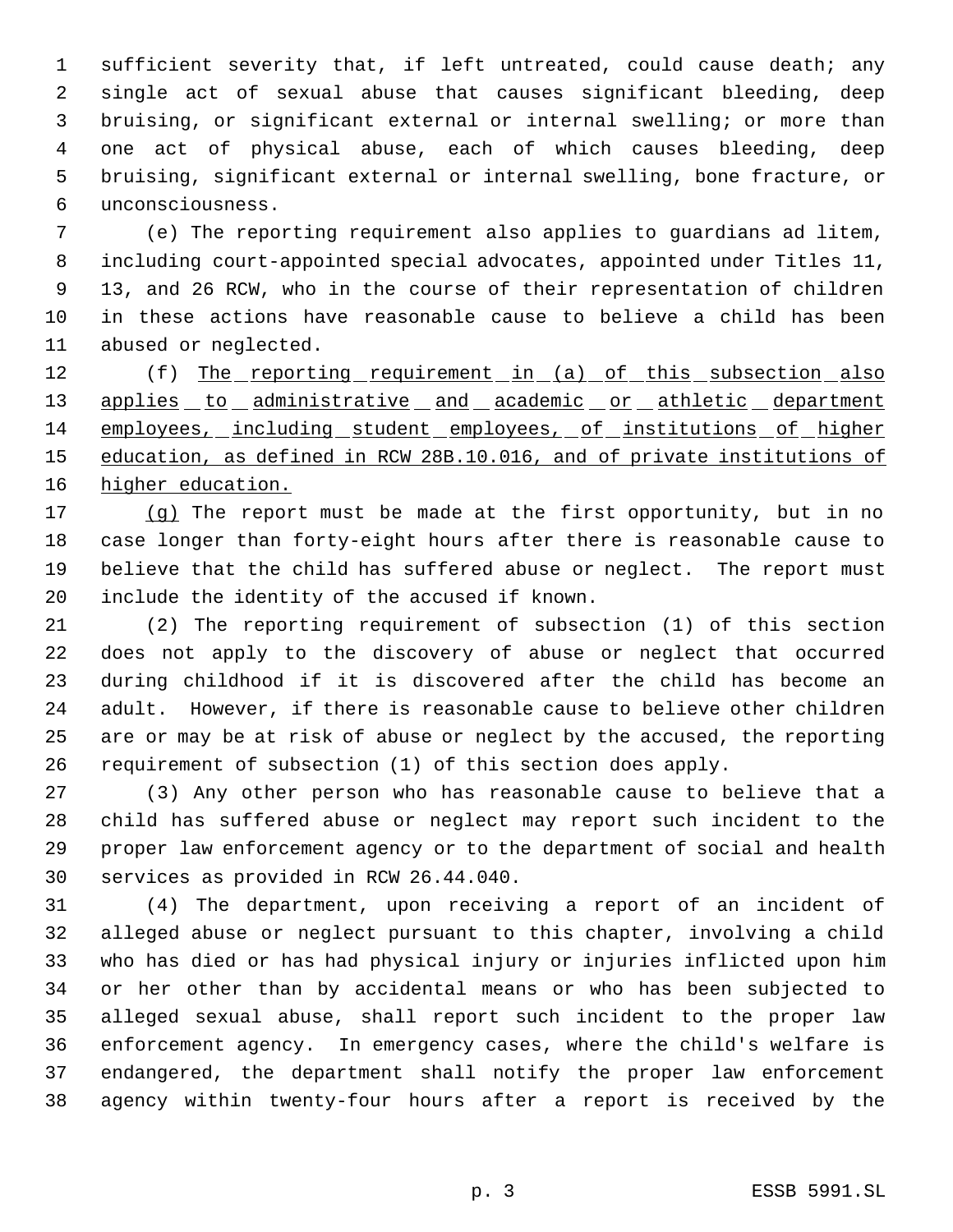department. In all other cases, the department shall notify the law enforcement agency within seventy-two hours after a report is received by the department. If the department makes an oral report, a written report must also be made to the proper law enforcement agency within five days thereafter.

 (5) Any law enforcement agency receiving a report of an incident of alleged abuse or neglect pursuant to this chapter, involving a child who has died or has had physical injury or injuries inflicted upon him or her other than by accidental means, or who has been subjected to alleged sexual abuse, shall report such incident in writing as provided in RCW 26.44.040 to the proper county prosecutor or city attorney for appropriate action whenever the law enforcement agency's investigation reveals that a crime may have been committed. The law enforcement agency shall also notify the department of all reports received and the law enforcement agency's disposition of them. In emergency cases, where the child's welfare is endangered, the law enforcement agency shall notify the department within twenty-four hours. In all other cases, the law enforcement agency shall notify the department within seventy-two hours after a report is received by the law enforcement agency.

 (6) Any county prosecutor or city attorney receiving a report under subsection (5) of this section shall notify the victim, any persons the victim requests, and the local office of the department, of the decision to charge or decline to charge a crime, within five days of making the decision.

 (7) The department may conduct ongoing case planning and consultation with those persons or agencies required to report under this section, with consultants designated by the department, and with designated representatives of Washington Indian tribes if the client information exchanged is pertinent to cases currently receiving child protective services. Upon request, the department shall conduct such planning and consultation with those persons required to report under this section if the department determines it is in the best interests of the child. Information considered privileged by statute and not directly related to reports required by this section must not be divulged without a valid written waiver of the privilege.

 (8) Any case referred to the department by a physician licensed under chapter 18.57 or 18.71 RCW on the basis of an expert medical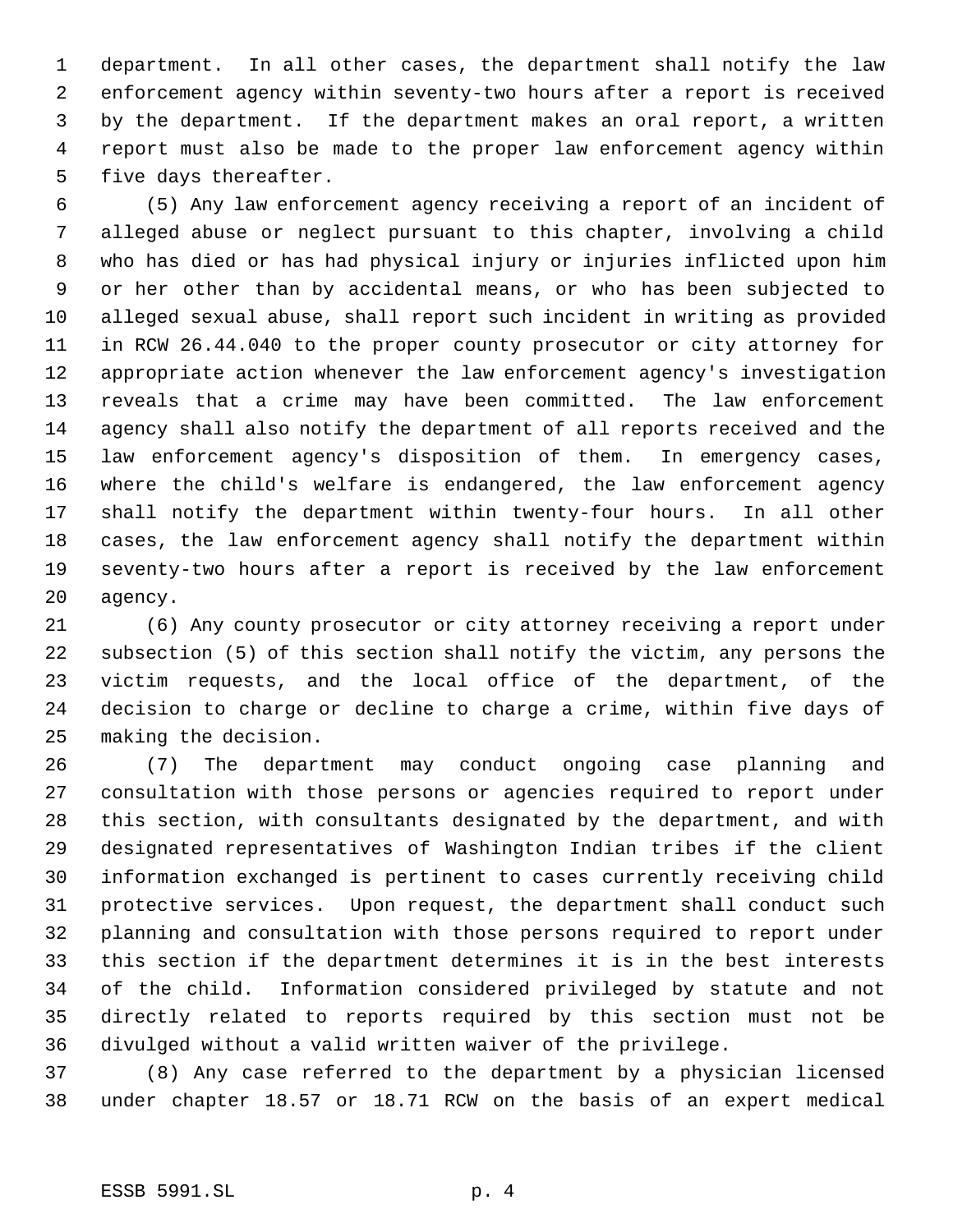opinion that child abuse, neglect, or sexual assault has occurred and that the child's safety will be seriously endangered if returned home, the department shall file a dependency petition unless a second licensed physician of the parents' choice believes that such expert medical opinion is incorrect. If the parents fail to designate a second physician, the department may make the selection. If a physician finds that a child has suffered abuse or neglect but that such abuse or neglect does not constitute imminent danger to the child's health or safety, and the department agrees with the physician's assessment, the child may be left in the parents' home while the department proceeds with reasonable efforts to remedy parenting deficiencies.

 (9) Persons or agencies exchanging information under subsection (7) of this section shall not further disseminate or release the information except as authorized by state or federal statute. Violation of this subsection is a misdemeanor.

 (10) Upon receiving a report of alleged abuse or neglect, the department shall make reasonable efforts to learn the name, address, and telephone number of each person making a report of abuse or neglect under this section. The department shall provide assurances of appropriate confidentiality of the identification of persons reporting under this section. If the department is unable to learn the information required under this subsection, the department shall only investigate cases in which:

 (a) The department believes there is a serious threat of substantial harm to the child;

 (b) The report indicates conduct involving a criminal offense that has, or is about to occur, in which the child is the victim; or

 (c) The department has a prior founded report of abuse or neglect with regard to a member of the household that is within three years of receipt of the referral.

 (11)(a) For reports of alleged abuse or neglect that are accepted for investigation by the department, the investigation shall be conducted within time frames established by the department in rule. In no case shall the investigation extend longer than ninety days from the date the report is received, unless the investigation is being conducted under a written protocol pursuant to RCW 26.44.180 and a law enforcement agency or prosecuting attorney has determined that a longer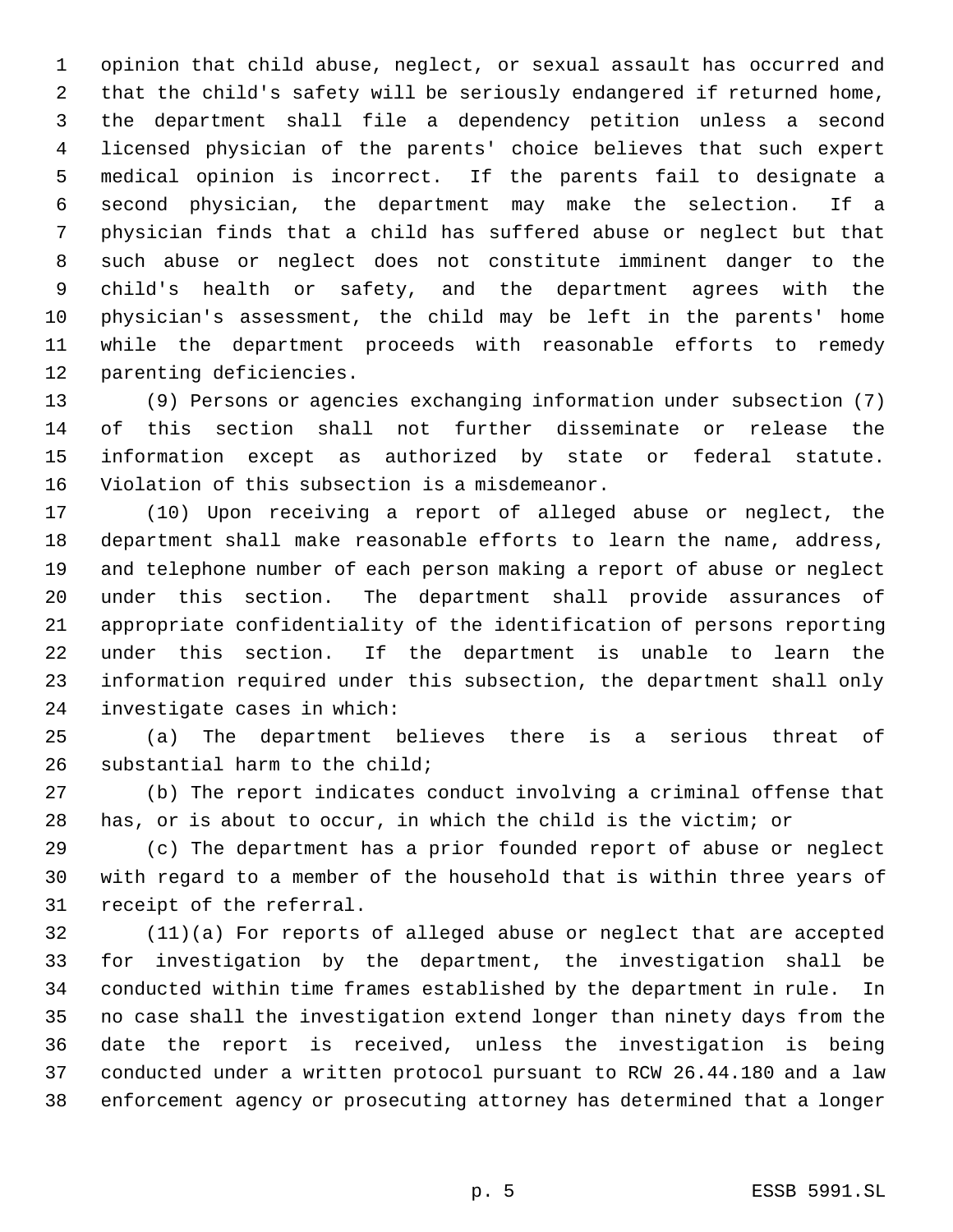investigation period is necessary. At the completion of the investigation, the department shall make a finding that the report of child abuse or neglect is founded or unfounded.

 (b) If a court in a civil or criminal proceeding, considering the same facts or circumstances as are contained in the report being investigated by the department, makes a judicial finding by a preponderance of the evidence or higher that the subject of the pending investigation has abused or neglected the child, the department shall adopt the finding in its investigation.

 (12) In conducting an investigation of alleged abuse or neglect, the department or law enforcement agency:

 (a) May interview children. The interviews may be conducted on school premises, at day-care facilities, at the child's home, or at other suitable locations outside of the presence of parents. Parental notification of the interview must occur at the earliest possible point in the investigation that will not jeopardize the safety or protection of the child or the course of the investigation. Prior to commencing the interview the department or law enforcement agency shall determine whether the child wishes a third party to be present for the interview and, if so, shall make reasonable efforts to accommodate the child's wishes. Unless the child objects, the department or law enforcement agency shall make reasonable efforts to include a third party in any interview so long as the presence of the third party will not jeopardize the course of the investigation; and

 (b) Shall have access to all relevant records of the child in the possession of mandated reporters and their employees.

 (13) If a report of alleged abuse or neglect is founded and constitutes the third founded report received by the department within the last twelve months involving the same child or family, the department shall promptly notify the office of the family and children's ombudsman of the contents of the report. The department shall also notify the ombudsman of the disposition of the report.

 (14) In investigating and responding to allegations of child abuse and neglect, the department may conduct background checks as authorized by state and federal law.

 (15) The department shall maintain investigation records and conduct timely and periodic reviews of all founded cases of abuse and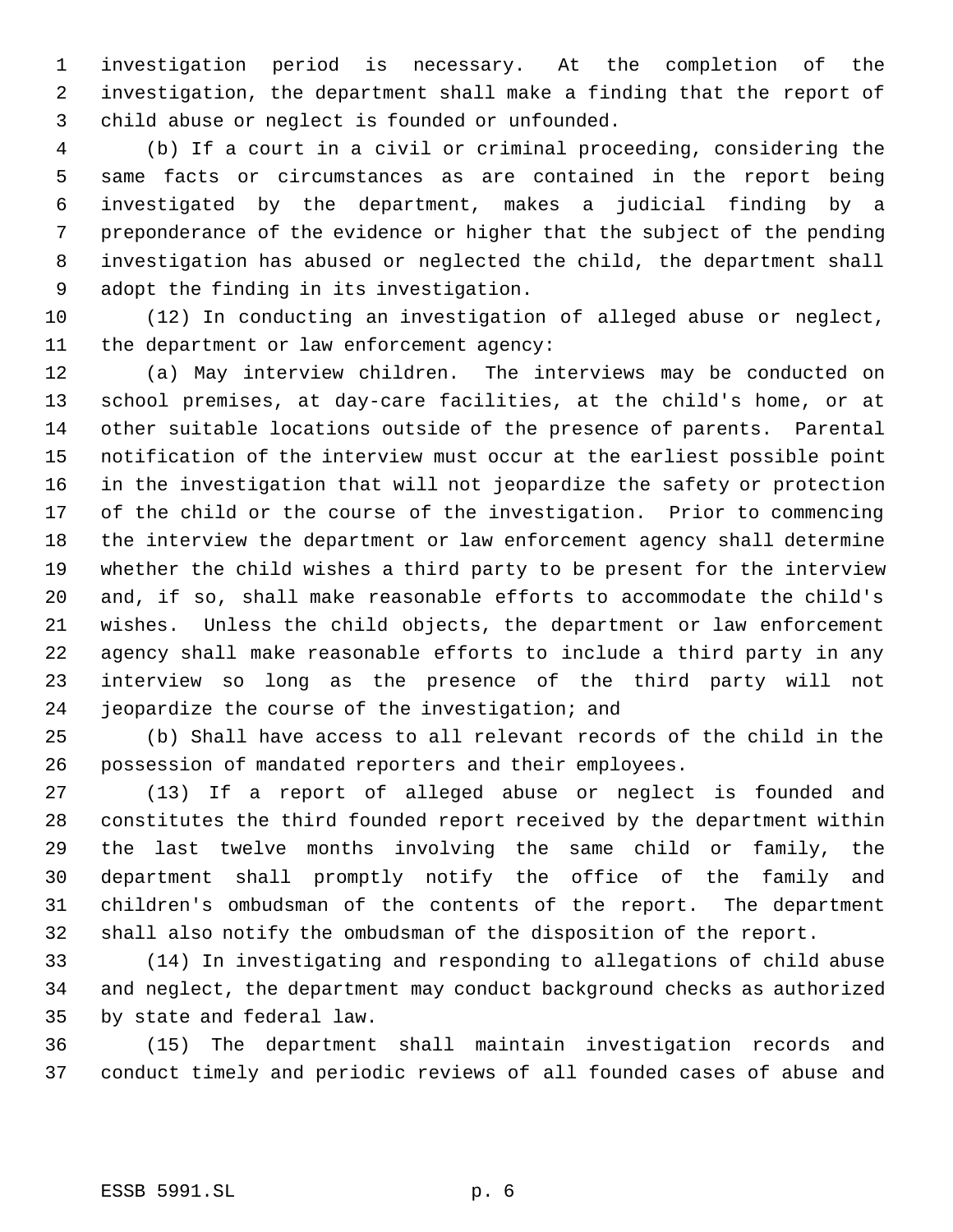neglect. The department shall maintain a log of screened-out nonabusive cases.

 (16) The department shall use a risk assessment process when investigating alleged child abuse and neglect referrals. The department shall present the risk factors at all hearings in which the placement of a dependent child is an issue. Substance abuse must be a risk factor. The department shall, within funds appropriated for this purpose, offer enhanced community-based services to persons who are determined not to require further state intervention.

 (17) Upon receipt of a report of alleged abuse or neglect the law enforcement agency may arrange to interview the person making the report and any collateral sources to determine if any malice is involved in the reporting.

 (18) Upon receiving a report of alleged abuse or neglect involving a child under the court's jurisdiction under chapter 13.34 RCW, the department shall promptly notify the child's guardian ad litem of the report's contents. The department shall also notify the guardian ad litem of the disposition of the report. For purposes of this subsection, "guardian ad litem" has the meaning provided in RCW 13.34.030.

 NEW SECTION. **Sec. 2.** A new section is added to chapter 28B.10 RCW to read as follows:

 (1)(a) All employees of institutions of higher education, not considered academic or athletic department employees, who have reasonable cause to believe a child has suffered abuse or neglect, must report such abuse or neglect immediately to the appropriate administrator or supervisor, as designated by the institution. The administrator or supervisor to whom the report was made, if not already a mandatory reporter under RCW 26.44.030, must report the abuse or neglect within forty-eight hours to a mandatory reporter designated by the institution for this purpose.

 (b) For purposes of this section, "child" has the same meaning as in RCW 26.44.020(2).

 (c) For purposes of this section, "abuse or neglect" has the same meaning as in RCW 26.44.020(1).

 (2) Institutions of higher education must ensure that the employees covered by the provisions of RCW 26.44.030 and subsection (1)(a) of